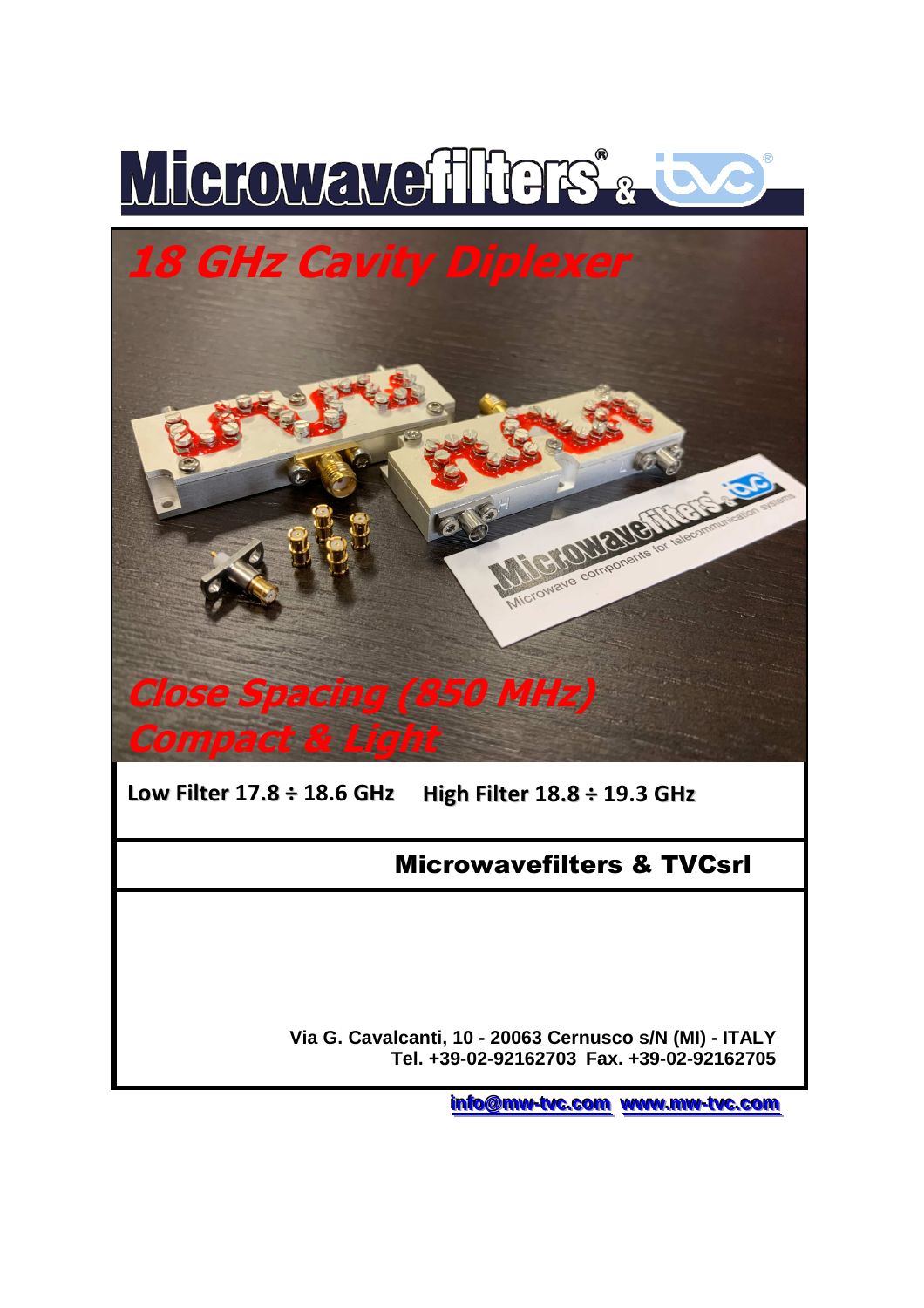## Microwavefffers<sup>&</sup>

This 18 GHz diplexer is compact and light, with very close spacing between the low and the high filter (less than 200 MHz between their inner frequency edges). Total height is less than 12.2 mm (0.48"), including tuning screws.

## **Diplexer Characteristics – P/N MW-D18625-CDDT**

| Low Filter Bandwidth<br><b>High Filter Bandwidth</b><br><b>Return Loss</b><br><b>Insertion Loss</b>                                                                                                           | $17.8 \div 18.6$ GHz<br>$18.8 \div 19.3$ GHz<br>$\geq$ 18 dB<br>$\leq$ 1.5 dB                                          |
|---------------------------------------------------------------------------------------------------------------------------------------------------------------------------------------------------------------|------------------------------------------------------------------------------------------------------------------------|
| Low Filter Attenuation<br>$14.2 \div 16$ GHz<br>16 ÷ 17.35 GHz<br>17.35 ÷ 17.55 GHz<br>19.3 ÷ 21.4 GHz<br>$21.4 \div 26.6 \text{ GHz}$                                                                        | $\geq 40$ dB<br>$\geq 30$ dB<br>$\geq$ 20 dB<br>$\geq 20$ dB<br>$\geq 40$ dB                                           |
| <b>High Filter Attenuation</b><br>$15.2 \div 17 \text{ GHz}$<br>17 ÷ 18.3 GHz<br>$18.3 \div 18.425 \text{ GHz}$ 25 dB<br>$19.7 \div 21.4 \text{ GHz}$<br>$21.4 \div 23.2 \text{ GHz}$<br>$23.2 \div 27.8$ GHz | $\geq 40$ dB<br>$\geq 30$ dB<br>$\geq$ 23 dB<br>$\geq 25$ dB<br>$\geq$ 40 dB                                           |
| Power Handling:<br><b>Operating Temperature:</b>                                                                                                                                                              | 30 dBm CW<br>$-40 \div +85$ °C                                                                                         |
| 2 <sup>nd</sup> Harmonic Rejection                                                                                                                                                                            | $\geq$ 40 dB (both low & high filter)                                                                                  |
| <b>Temperature Range</b>                                                                                                                                                                                      | $-40 °C \div +85 °C$                                                                                                   |
| Connectors                                                                                                                                                                                                    | 1 SMA-Female (Common Port)<br>2 SMP Female (Low & High Filter), with<br><b>Removable Female-to-Female SMP Adapters</b> |
| <b>Dimensions</b>                                                                                                                                                                                             | 63.5 x 22.4 x 12.2 mm (excluding connectors,<br>including tuning screws)                                               |
|                                                                                                                                                                                                               |                                                                                                                        |